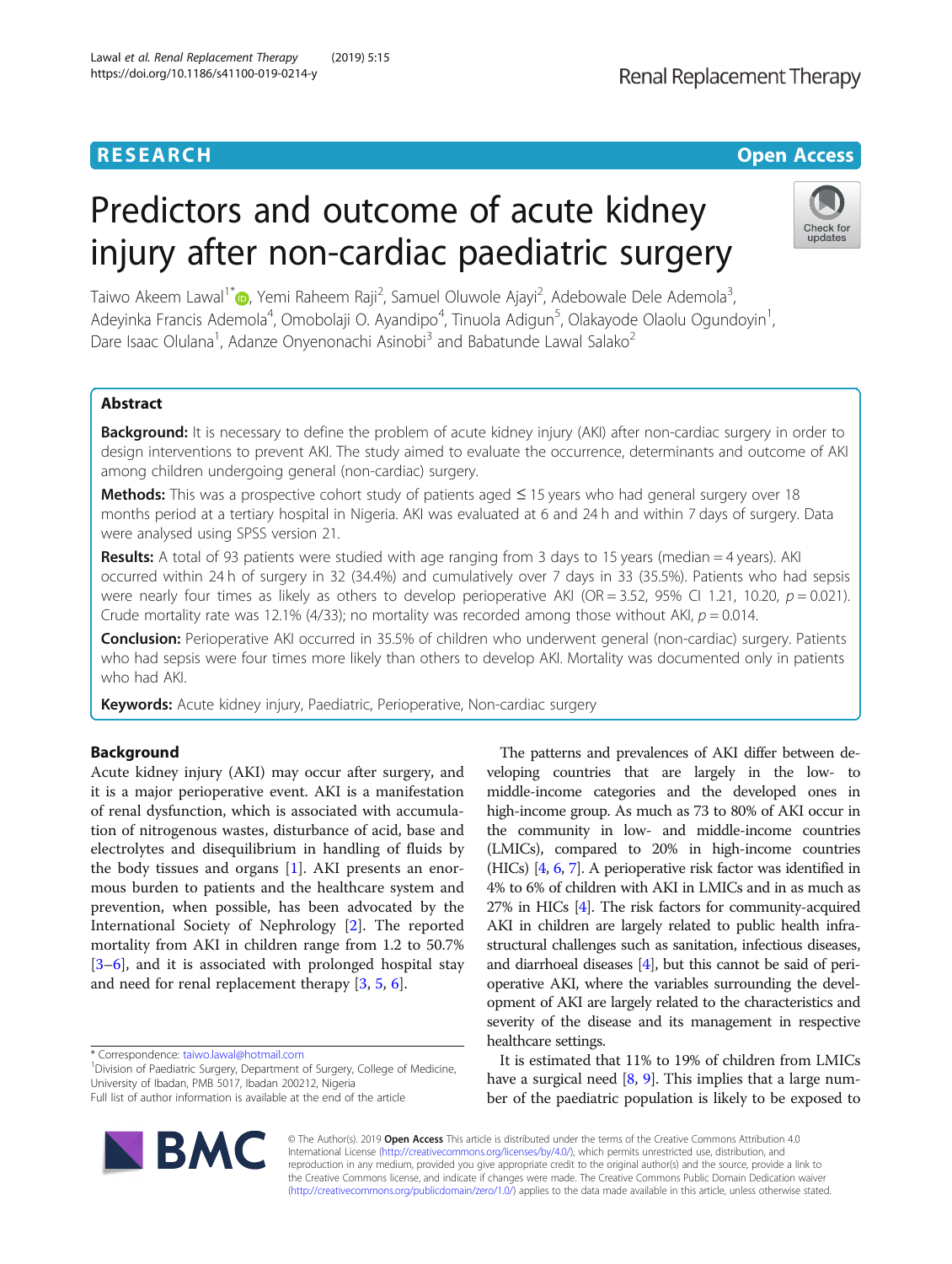major surgery. AKI has been extensively studied after paediatric cardiac surgery where prevalence of 9.6% to 65% has been recorded  $[10]$  $[10]$ . Conversely, there is a paucity of published literature on the occurrence of AKI in paediatric patients who underwent general (non-cardiac) surgical procedures. Furthermore, the profile of paediatric patients who had general surgery in sub-Saharan Africa, although often very young and with congenital malformations in about a third of cases, largely non-cardiac [[11](#page-6-0)], are not as ill as patients who undergo cardiac surgery. The stress of surgery is an additional factor to consider compared to non-critically ill patients admitted to paediatric wards. The information gap makes it difficult to appreciate the extent of the problems of perioperative AKI, especially outside Paediatric Intensive Care Unit settings. It is also easier to design interventions to prevent AKI if the targeted risk factor subset is homogenous  $[12]$ , in this instance perioperative variables for general surgical procedures. This study, therefore, aimed to evaluate the occurrence, determinants and outcome of AKI among children undergoing general (non-cardiac) surgery.

#### Methods

This was a prospective cohort study of patients aged 0 to 15 years who had general (non-cardiac) surgery between August 2016 and February 2018 at the University College Hospital, Ibadan, Nigeria. Following ethical approval from the Institution's Ethics Review Board, consent was obtained from parents and assent from consecutive children who were admitted for either elective or emergency general surgical procedure that was planned to last over 30 min and required at least three nights hospital stay. A minimum of three nights was selected so there could be accurate recordings of urinary output and estimation of serum creatinine whilst on admission. Information was obtained with the aid of a structured proforma on biodata, presenting clinical features, duration of illness, indication, and nature of surgery as well as preoperative and intraoperative risk factors for AKI. This study formed part of an epidemiological study of AKI in the hospital. The Kidney Disease: Improving Global Outcomes (KDIGO) guidelines were used to define AKI  $[13]$ . Acute kidney injury was considered present when the serum creatinine increased by at least 0.3 mg/dL  $(26.5 \mu \text{mol/L})$  within 48 h or increase in serum creatinine to  $> 1.5$  times the baseline value that is known or presumed to have occurred within the prior 7 days or urine volume  $< 0.5$  mL/kg/h for 6 h [\[13,](#page-6-0) [14](#page-6-0)]. Since the patients admitted for emergency surgery did not have serum creatinine within the 7 days prior to the admission, the serum creatinine at admission was used as the baseline for comparison in all the patients. AKI was defined either using the creatinine values or oliguria; within 24 h of surgery and cumulatively over the first 7 days after surgery. Estimated glomerular filtration rate

(eGFR) was determined using the bedside Schwartz formula among neonates and infants (eGFR =  $0.45 \times$  height/ serum creatinine) and older children (eGFR =  $0.55 \times$ height/serum creatinine) [\[15\]](#page-6-0).

Preoperatively, the patients were treated according to the hospital protocol for surgical patients; they were resuscitated with intravenous fluids before surgery if they were admitted in emergencies. Patients for elective surgery were optimised on outpatient basis before admission for surgery. Venous blood samples were collected preoperatively and analysed for serum electrolytes, blood urea and creatinine and full blood count. Spot urine samples were obtained for 10-point dipstick urinalysis.

The patients had surgery under general anaesthesia with maintenance and protection of the airway. They all had multi-parameter monitoring whilst under anaesthesia as well as urethral catheterisation. The final blood pressure reading in the induction room of the operative theatre suite was recorded as the preoperative blood pressure using automated sphygmomanometer attached to a multi-parameter monitor. The same monitor was used for all the patients and elevated blood pressure defined as systolic blood pressure that is above 95% of expected value for age, sex and height  $[16]$ . Preoperative anaemia was determined in accordance with the guidelines of the World Health Organisation using haemoglobin concentrations as specified for age and gender [\[17\]](#page-6-0). Sepsis was defined as systemic inflammatory response syndrome (SIRS) in the presence of suspected or microbiologically confirmed infection. Presence of SIRS was categorised according to the International Paediatric Sepsis Consensus Conference using the following parameters: core temperature > 38.5 °C or < 36 °C; tachycardia or bradycardia; tachypnea and leukocytosis or leukopenia as adjusted for age categories of neonates, infants, toddler/preschool, school age children and adolescents/young adults (Table [1](#page-2-0)) [\[18,](#page-6-0) [19](#page-6-0)].

Intraoperative fluid administration, blood losses and urinary output were recorded. Intraoperative events such as hypotension and oliguria were also recorded. The patients were monitored for features of AKI postoperatively until discharged or within 30 days of surgery. Blood samples were taken for serum electrolytes, blood urea and creatinine estimation at 6 h and 24 h of surgery as well as on the third and seventh days after surgery. Serum electrolytes were categorised as abnormal if outside the range of 136–145 mmol/L for sodium, 3.5 - 5.0 mmol/L (3.5 - 6.0 mmol/L in the first eight weeks of life) for potassium, 95–105 mmol/L for chloride and 21–30 mmol/L for bicarbonate. Urinary output was recorded hourly until the urinary catheter was removed when the patients became clinically stable and urinary output was normal. The patients were followed up in the outpatients' clinic for at least 3 months and had serum creatinine estimation 30 days after surgery. Excluded from the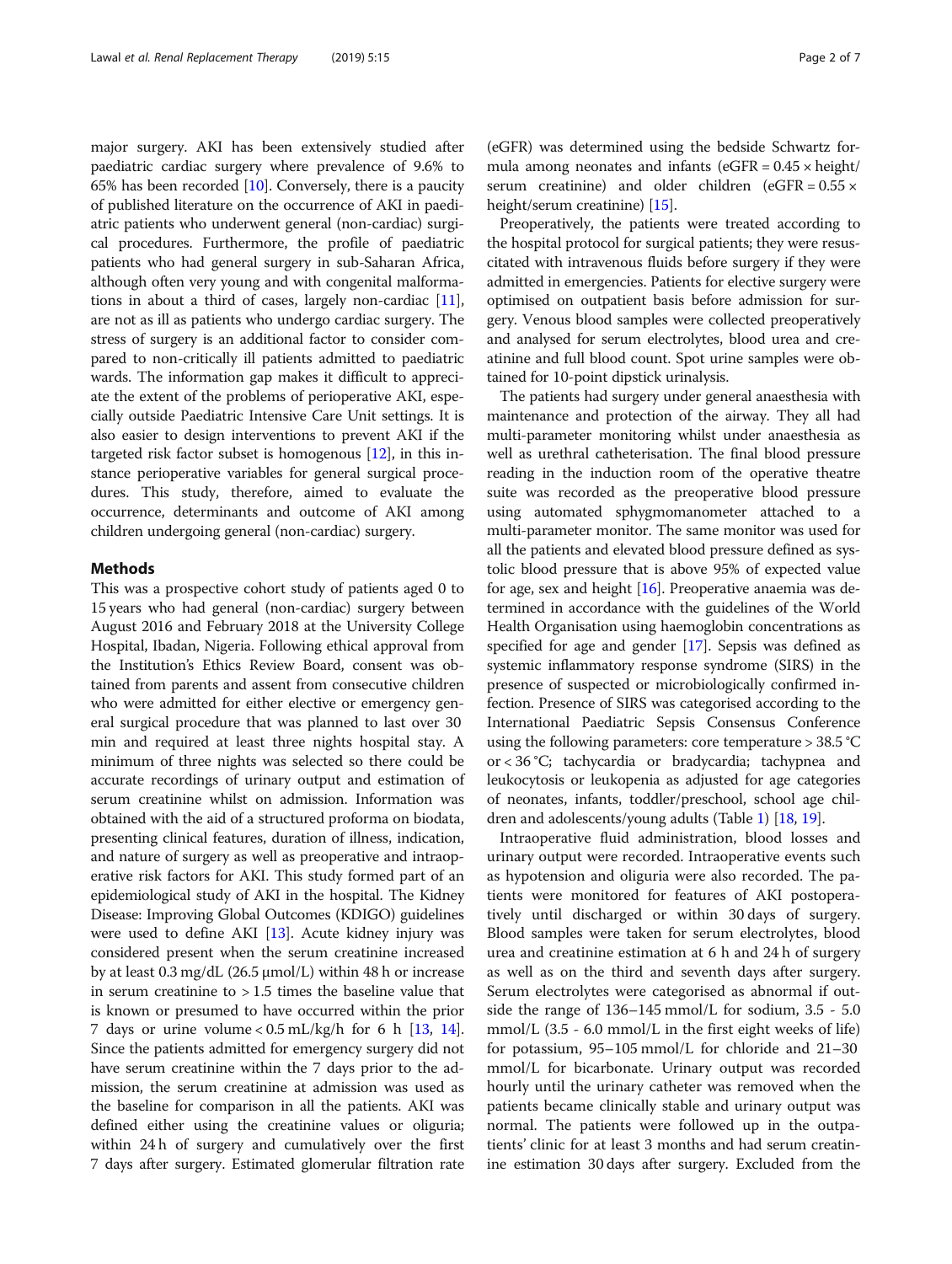<span id="page-2-0"></span>Table 1 Cut off points used in categorisation of the patients

|                                                                   | Newborn | Neonate | Infant                                                                                                      | Toddler | School age | Adolescents |
|-------------------------------------------------------------------|---------|---------|-------------------------------------------------------------------------------------------------------------|---------|------------|-------------|
| Haemoglobin estimation (anaemia)—based on age (g/L) Nomogram used |         |         | 110.                                                                                                        | 110     | l 15       | 20          |
| Leukocyte count $(x 10^3/\text{mm}^3)$                            |         |         | $> 17.5$ or $< 5$ $> 17.5$ or $< 5$ $> 17.5$ or $< 5$ $> 15.5$ or $< 6$ $> 15.5$ or $< 6$ $> 11.0$ or $< 4$ |         |            |             |
| Tachycardia (heart rate/min)                                      | 180     | 180     | 160                                                                                                         | 140     | 120        | 100         |
| Blood pressure                                                    |         |         | Nomogram used—systolic blood pressure for sex, age and height                                               |         |            |             |
| Tachypnea (respiration/min)                                       | 60      | 40      | 34                                                                                                          | 30      | 30         | 25          |

study were patients who were re-operated following an initial surgery and patients who had surgery for obstructive uropathy.

Data obtained were analysed using SPSS version 21 (IBM; Armonk, New York). Univariate analysis was conducted and summarised using means and standard deviation or medians and ranges for skewed data. Categorical variables were described using proportions and percentages. Continuous variables were dichotomized according to their median values and converted into categorical variables. Test of association between categorical variables was performed using chi-square statistics. Mann-Whitney  $U$  was used to test for association between continuous variables. Variables that were significant at 20% were entered into a multinomial logistic regression model to identify predictors of AKI among risk factors evaluated. The  $p$  value for statistical significance was set at < 0.05.

## Results

A total of 93 patients were recruited into the study with age ranging from 3 days to 15 years; median age was 4 years. There were 67 (72.0%) males, 6 (6.5%) patients were within the first 28 days of birth and 25 (26.9%) were less than 12 months of age. The majority (81, 87.1%) were from Yoruba mothers (the predominant ethnic group in the city).

The condition necessitating the surgery was congenital in 35 (37.6%) and involved the gastrointestinal tract in 52 (55.9%) patients. In 37 (39.8%) patients, the surgery was on account of an inflammatory process and 24 (25.8%) had features of sepsis preoperatively. The surgery was an emergency in 43 (46.2%) patients. The commonest procedures performed were laparotomies for various conditions 49 (52.7%), urethroplasties for hypospadias 22 (23.7%) and appendicectomies 7 (7.5%). A total of 42 (45.2%) patients had an electrolyte abnormality preoperatively. The median duration of surgery was 87 min (range of 30 min to 210 min). The duration of anaesthesia ranged from 40 min to 295 min (median of 112 min). The estimated blood loss at surgery was 5 ml to 800 ml (median of 50 ml). The estimated blood loss per kilogramme body weight was 0.14 to 28.07 ml/kg with a median of 2.78 ml/kg. The median baseline estimated glomerular filtration rate (eGFR) was 72.5 ml/ min/1.73m<sup>2</sup> (range = 17.6–138.8 ml/min/1.73m<sup>2</sup>).

AKI occurred within 24 h of surgery in 32 (34.4%) patients—22 (23.7%) using creatinine values only and 11 (11.8%) using urinary output alone. Cumulatively, AKI occurred within 7 days of surgery in 33 (35.5%) patients. There was no significant difference between the baseline eGFR of patients who developed AKI and those who did not have AKI,  $p = 0.239$  $p = 0.239$  $p = 0.239$  (Table 2).

The AKI was stage I in 21 (63.6%), stage II in 10 (30.3%) and stage III in 2 (6.1%) patients. All but 3 of the 33 patients had recovered from the AKI, with serum creatinine at or below baseline and within normal limits as well as normal urinary output by the end of the first week. The median baseline eGFR was lowest in patients with AKI stage III  $(median = 54.0 \text{ ml/min}/1.73 \text{ m}^2)$  range =  $52.1 55.8$  ml/min/1.73m<sup>2</sup>) compared to stage II (median = 70.0 ml/min/1.73m<sup>2</sup>; range = 19.6–95.6 ml/min/1.73m<sup>2</sup>) and stage I (median =  $86.7$  ml/min/ $1.73$ m<sup>2</sup>; range =  $44.1 - 138.8$ ml/min/1.73m<sup>2</sup>),  $p = 0.067$ .

The proportion of patients who had sepsis before surgery and developed AKI within 7 days was higher than the proportion of those who did not have sepsis before surgery and developed AKI over the same period (58.3% vs. 27.5%,  $p = 0.007$ ). There were no statistically significant associations between other baseline preoperative (Table [2](#page-3-0) and Table [3\)](#page-3-0) or intraoperative variables (Table [4](#page-3-0)) and occurrence of AKI within 7 days of surgery.

Patients who had sepsis before surgery were nearly four times as likely as those without sepsis to develop AKI within 7 days of surgery  $(OR = 3.52, 95\% \text{ CI } 1.21,$ 10.20,  $p = 0.021$ ). The model was evaluated to be a good fit (Hosmer-Lemeshow:  $\chi^2$  = 5.237, DF = 7, p = 0.631). Elevated preoperative blood pressure, nature of surgery done and the estimated blood loss were not significant predictors of AKI (Table [5\)](#page-4-0).

The length of hospital stay post operation was 5 to 82 days, with a median of 14 days. There were no differences in the length of stay after surgery and eGFR at 3 months between patients who had AKI and those who did not have AKI (Table  $6$ ). At the end of 3 months follow-up, 87 (93.5%) were alive, 4 (4.3%) dead and 2 (2.2%) discharged against medical advice thus were not available for follow-up. All four died on admission, including three that had not recovered from the AKI (two had multi-organ failure and the third died from sepsis) and one who died from sepsis. Crude mortality rate was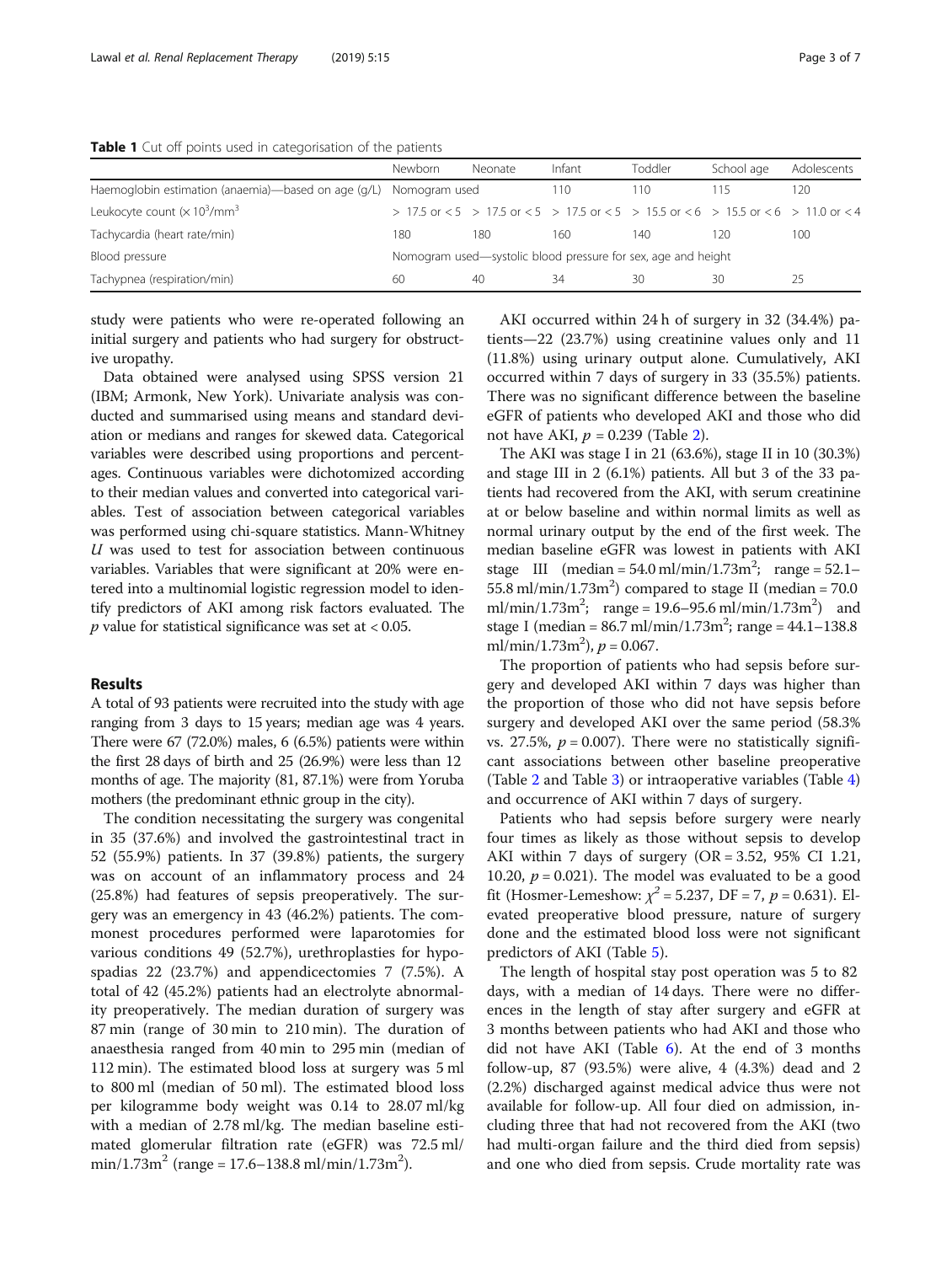<span id="page-3-0"></span>

| Table 2 Association between median (and range) baseline characteristics and cumulative AKI within 7 days of surgery |  |  |
|---------------------------------------------------------------------------------------------------------------------|--|--|
|---------------------------------------------------------------------------------------------------------------------|--|--|

| Variable                                                | AKI               | No AKI             | $p$ value |
|---------------------------------------------------------|-------------------|--------------------|-----------|
| Age (months)                                            | 72.0 (0.4-168.0)  | 56.0 (0.0-180.0)   | 0.506     |
| Heart rate (/min)                                       | $106(66 - 150)$   | $116(68-160)$      | 0.723     |
| Respiratory rate (/min)                                 | 28 (20-86)        | $32(16-60)$        | 0.402     |
| Systolic blood pressure (mmHg)                          | 101.5 (86-140)    | 100.0 (60-130)     | 0.126     |
| Haemoglobin (g/L)                                       | $11.0(7.0-14.3)$  | $11.3(6.1 - 18.7)$ | 0.495     |
| Leukocyte ( $\times$ 10 <sup>3</sup> /mm <sup>3</sup> ) | $9.4(3.0-24.0)$   | $9.2(2 - 26.6)$    | 0.919     |
| Serum sodium (mmol/L)                                   | 135 (121-143)     | 136 (103-146)      | 0.551     |
| Serum potassium (mmol/L)                                | $3.9(2.2 - 6.6)$  | $3.9(1.5-5.5)$     | 0.875     |
| Serum chloride (mmol/L)                                 | 101 (88-130)      | $102(87-116)$      | 0.633     |
| Serum bicarbonate (mmol/L)                              | 19 (10-44)        | $19(7-28)$         | 0.906     |
| eGFR (ml/min/1.73 $m2$ )                                | 71.0 (17.6-138.8) | 81.0 (19.6-142.0)  | 0.239     |

AKI, acute kidney injury; eGFR, estimated glomerular filtration rate

| Table 3 Association between preoperative parameters and |  |
|---------------------------------------------------------|--|
| cumulative AKI within 7 days of surgery                 |  |

| Variable                                          | AKI       | No AKI    | Total | $x^2$ | $p$ value |
|---------------------------------------------------|-----------|-----------|-------|-------|-----------|
| Age group                                         |           |           |       |       |           |
| Infants                                           | 8 (32.0)  | 17 (68.0) | 25    | 0.181 | 0.670     |
| Older child                                       | 25 (36.8) | 43 (63.2) | 68    |       |           |
| Indication for surgery                            |           |           |       |       |           |
| Congenital disease                                | 12 (34.3) | 23 (65.7) | 35    | 0.035 | 0.851     |
| Acquired disease                                  | 21 (36.2) | 37 (63.8) | 58    |       |           |
| System affected                                   |           |           |       |       |           |
| Gastrointestinal tract                            | 20 (38.5) | 32 (61.5) | 52    | 0.457 | 0.499     |
| Other systems                                     | 13 (31.7) | 28 (68.3) | 41    |       |           |
| Preoperative sepsis                               |           |           |       |       |           |
| Yes                                               | 14 (58.3) | 10 (41.7) | 24    | 7.377 | *0.007    |
| No                                                | 19 (27.5) | 50 (72.5) | 69    |       |           |
| Preoperative leucocytosis                         |           |           |       |       |           |
| Yes                                               | 7(41.2)   | 10 (58.8) | 17    | 0.294 | 0.587     |
| No                                                | 26 (34.2) | 50 (65.8) | 76    |       |           |
| Preoperative anaemia                              |           |           |       |       |           |
| Yes                                               | 6(33.3)   | 12 (66.7) | 18    | 0.045 | 0.832     |
| No                                                | 27 (36.0) | 48 (64.0) | 75    |       |           |
| Preoperative tachycardia                          |           |           |       |       |           |
| Yes                                               | 15 (33.3) | 30 (66.7) | 45    | 0.176 | 0.675     |
| No                                                | 18 (37.5) | 30 (62.5) | 48    |       |           |
| Elevated preoperative BP                          |           |           |       |       |           |
| Yes                                               | 12 (48.0) | 13 (52.0) | 25    | 2.340 | 0.126     |
| No                                                | 21 (30.9) | 47 (69.1) | 68    |       |           |
| Electrolyte abnormality preoperation <sup>#</sup> |           |           |       |       |           |
| Yes                                               | 17 (40.5) | 25 (59.5) | 42    | 0.834 | 0.361     |
| No                                                | 16 (31.4) | 35 (68.6) | 51    |       |           |

AKI, acute kidney injury;  $\chi^2$ , chi-square

\*Statistically significant # Serum electrolytes assayed were sodium (136–145 mmol/L), potassium (3.5– 5.0 mmol/L; 3.5 - 6.0 mmol/L in first 8 weeks of life), chloride (95–105 mmol/L) and bicarbonate (21–30 mmol/L)

# Table 4 Association between operative variables and cumulative AKI within 7 days of surgery

| Variable                  | AKI       | No AKI    | Total | $\chi^2$ | $p$ value |
|---------------------------|-----------|-----------|-------|----------|-----------|
| Type of surgery           |           |           |       |          |           |
| Emergency surgery         | 16 (37.2) | 27(62.8)  | 43    | 0.104    | 0.747     |
| Elective surgery          | 17 (34.0) | 33 (66.0) | 50    |          |           |
| Surgery done              |           |           |       |          |           |
| Laparotomy                | 21(42.9)  | 28 (57.1) | 49    | 2.460    | 0.117     |
| Other operations          | 12(27.3)  | 32 (72.7) | 44    |          |           |
| Duration of surgery       |           |           |       |          |           |
| $\geq$ 87 min             | 16(37.2)  | 27 (62.8) | 43    | 0.104    | 0.747     |
| $< 87$ min                | 17(34.0)  | 33 (66.0) | 50    |          |           |
| Duration of anaesthesia   |           |           |       |          |           |
| $\geq$ 112 min            | 17 (35.4) | 31 (64.6) | 48    | 0.001    | 0.989     |
| $< 112$ min               | 16 (35.6) | 29 (64.4) | 45    |          |           |
| FBI.                      |           |           |       |          |           |
| $\geq$ 2.78 ml/kg         | 20 (43.5) | 26 (56.5) | 46    | 2.541    | 0.111     |
| < 2.78 ml/kg              | 13 (27.7) | 34 (72.3) | 47    |          |           |
| Intraop blood transfusion |           |           |       |          |           |
| Yes-transfused            | 10(45.5)  | 12 (54.5) | 22    | 1.251    | 0.263     |
| No transfusion            | 23 (32.4) | 48 (67.6) | 71    |          |           |

AKI, acute kidney injury;  $\chi^2$ , chi-square; EBL, estimated blood loss; Intraop, intraoperative

\*Statistically significant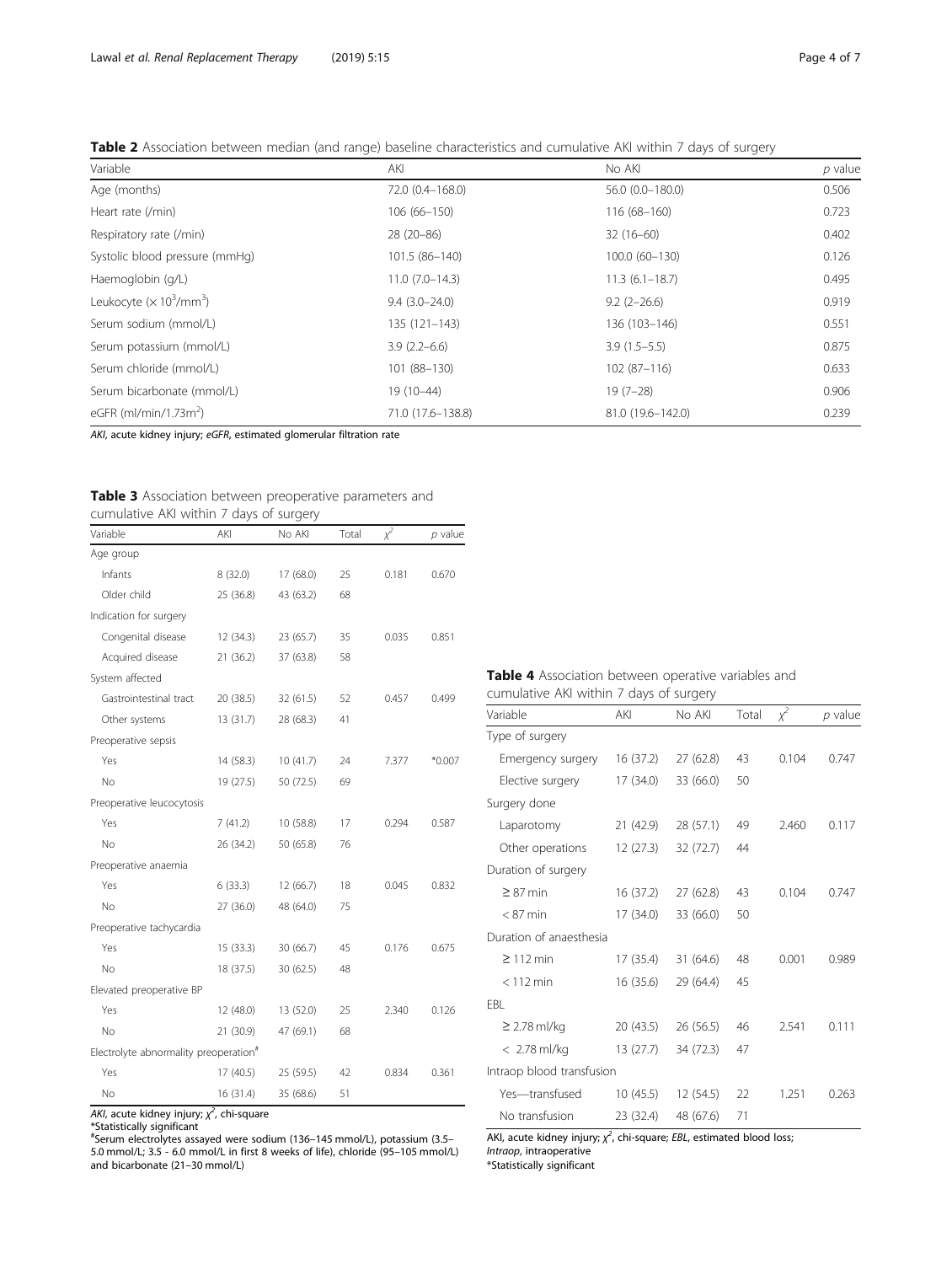<span id="page-4-0"></span>

| Table 5 Logistic regression analysis of the relationship between preoperative and intraoperative variables and 7-day cumulative AKI |  |  |  |
|-------------------------------------------------------------------------------------------------------------------------------------|--|--|--|
| occurrence                                                                                                                          |  |  |  |

| Variable                 | Categories of variable | <b>OR</b> | 95% CI         | $p$ value |
|--------------------------|------------------------|-----------|----------------|-----------|
| Preoperative sepsis      | Yes                    | 3.52      | $1.21 - 10.20$ | $0.021*$  |
|                          | No                     |           |                |           |
| Elevated preoperative BP | Yes                    | 2.49      | $0.91 - 6.76$  | 0.074     |
|                          | No                     |           |                |           |
| Surgery done             | Laparotomy             | 1.22      | $0.43 - 3.48$  | 0.713     |
|                          | Other surgery          |           |                |           |
| EBL                      | $\geq$ 2.78 ml/kg      | 1.40      | $0.26 - 2.02$  | 0.529     |
|                          | $<$ 2.78 ml/kg         |           |                |           |

\*Statistically significant; reference category on logistic regression = AKI occurred within 7 days of surgery; EBL, estimated blood loss

12.1% among patients who had AKI whereas no mortality was recorded among those without AKI,  $p = 0.014$ (Table 6). Mortality was recorded in both patients with AKI stage III compared with none of the 10 with stage 2 and in 2 of the 21 (9.5%) with stage I ( $p = 0.002$ ).

# **Discussion**

This prospective cohort study evaluated the occurrence of AKI among children who underwent general (non-cardiac) surgery conducted under general anaesthesia in a tertiary hospital in sub-Saharan Africa. The study also evaluated the outcome of care of the patients and identified determinants of AKI among perioperative variables evaluated.

The incidence of AKI in this cohort was 34.4% within 24 h of surgery. Cumulatively, over the first 7 days of surgery, 35.5% of the patients developed AKI. These figures are closer to the lower end of the range of incidences reported from perioperative AKI secondary to cardiac or cardiopulmonary surgery  $[6, 10, 20, 21]$  $[6, 10, 20, 21]$  $[6, 10, 20, 21]$  $[6, 10, 20, 21]$  $[6, 10, 20, 21]$  $[6, 10, 20, 21]$  $[6, 10, 20, 21]$  $[6, 10, 20, 21]$  $[6, 10, 20, 21]$ . The figures are also much higher than 3.13% that was reported among children from a wide range of paediatric wards, including paediatric surgery ward, intensive care unit, paediatric nephrology and hypertension units at Ile Ife, Nigeria, which is located close to where the study took place [[7](#page-6-0)]. The incidence may have been higher because the study was restricted to a largely homogenous group of patients who had surgery compared to the study conducted at Ile Ife where the numerator was more heterogeneous and 73% of the AKI cases were community-acquired. Nearly half of the hospital-acquired AKI in that study was due to nephrotoxicity [\[7](#page-6-0)]. Furthermore, the serum creatinine criterion of the Acute Kidney Injury Network (AKIN) was used to determine AKI compared to the KDIGO criteria.

The incidence of AKI at 24 h of surgery of 34.4% may appear quite high to most paediatric general surgeons, and there are no comparative data with similar spectrum of cases. This contrasts with the incidence of AKI of 11.8% within 24 h of surgery if oliguria alone or 23.7% if serum creatinine criteria alone was used to define acute kidney injury. The differences between the incidences using the two parameters underscore the possibility of under-diagnosis of AKI perioperatively in those units where inadequate urine output is solely utilised. It is important to note that using the KDIGO criteria, AKI was diagnosed even when the perioperative serum creatinine remained below the threshold of 1 mg/dL as long as one of the criteria was fulfilled. Adding oliguria to an initial evaluation based on creatinine parameter from the KDIGO criteria had been shown to raise the incidence of AKI from 20 to 38% among the same group of patients [\[22\]](#page-6-0). The use of single rather than multiple parameters from other AKI assessment methods has equally been shown to underscore the incidence and severity of AKI [\[4](#page-5-0), [23,](#page-6-0) [24\]](#page-6-0).

Sepsis was the only significant determinant of perioperative AKI in the study. Sepsis was associated with a fourfold odds of development of perioperative AKI following general paediatric surgery. Sepsis on its own is a major cause of AKI in children [[25,](#page-6-0) [26\]](#page-6-0). It has been shown by other authors to predict the occurrence of AKI [[13\]](#page-6-0) or mortality from AKI [\[27\]](#page-6-0). Sepsis has been shown in experimental animals to lead to renal hypoperfusion and reduction in renal blood flow [\[26](#page-6-0),

Table 6 Comparative outcome in patients with or without acute kidney injuries

| Variable                                      | AKI               | No AKI            | <i>p</i> value |
|-----------------------------------------------|-------------------|-------------------|----------------|
| Length of hospital stay (days) $*$            | $15(5-38)$        | $14(5-82)$        | 0.499          |
| eGFR at 3 months (ml/min/1.73m <sup>2)#</sup> | 77.0 (38.8–157.7) | 84.0 (60.4-119.4) | 0.443          |
| 30-day mortality (%)                          | 12.1% (4/33)      | 0% (0/58)         | $*0.014$       |

AKI, acute kidney injury; eGFR, estimated glomerular filtration rate,

\*Statistically significant

Median value (range)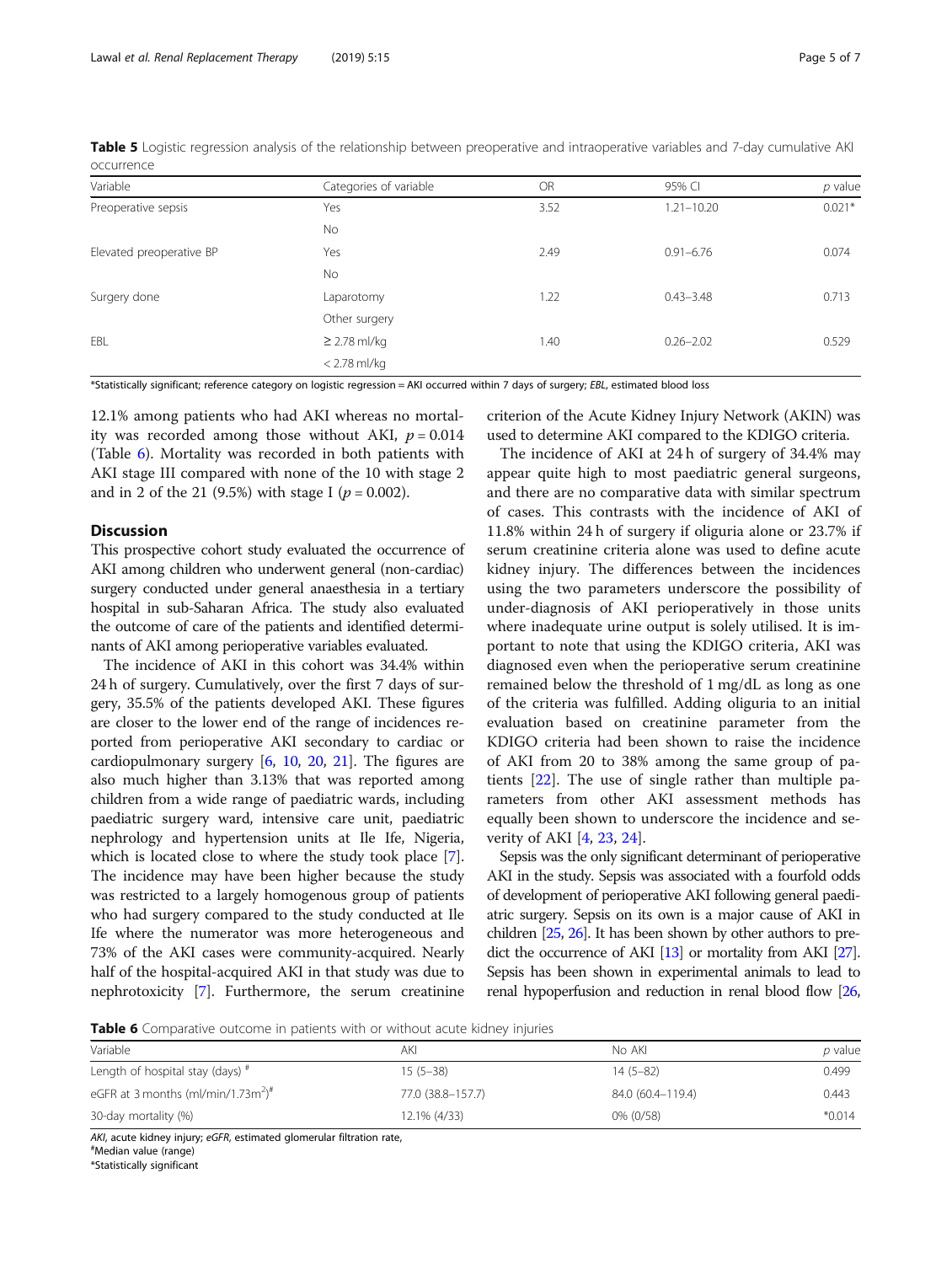<span id="page-5-0"></span>[28\]](#page-6-0). The interplay of inflammation, oxidative stress, microvascular dysfunction and tubular adaptation to sepsis has been suggested as a possible mechanism of sepsis-induced AKI [[29\]](#page-6-0). Therefore, it is important to pay close attention to the treatment of sepsis, in low- to middle-income settings, considering that one quarter of the patients had preoperative sepsis in this study. Delayed presentation could have contributed to the extent of sepsis seen among the patients [[30\]](#page-6-0).

The outcome of care of patients with AKI was relatively good with AKI resolved at the end of 7 days in all but four patients, i.e., 88%. This could be because 94% of the AKI seen in this group of patients was stage I or II, coupled with early review by the nephrologists and prompt fluid resuscitation and rationale use of antibiotics in those patients with sepsis. The outcome of care was, however, worse among patients who developed AKI when compared to those without AKI; mortality was recorded only among patients who developed AKI. Similar findings were reported by Riyuzo et al. [\[27\]](#page-6-0) who studied 77 children with AKI in the Paediatric Intensive Care Unit over a 5-year period and found that 73% of the patients with AKI recovered over the first week of diagnosis and the overall mortality was related to the severity of renal dysfunction. Others have reported similar effect of AKI on postoperative mortality in children  $[31-34]$  $[31-34]$  $[31-34]$ . The findings suggest that adequate fluid therapy and use of diuretics/inotropes where indicated, as well as appropriate treatment of preoperative sepsis are measures to prevent AKI in children undergoing general surgery. The impact of intervention by the nephrologists was most evident in patients with KDIGO stage II AKI in this study as there was no mortality in this group. Patients who have stage III AKI, on the other hand, did not survive in the present study.

A limitation of this study is the inability to stratify patients according to age grouping to explore for differences in relation to AKI among neonates, infants and older children. A larger sample size or a multi-centre study will be able to address this defect. Being a novel enquiry into perioperative AKI in patients who underwent paediatric general (non-cardiac) surgery, other studies can elaborate on the present research.

In conclusion, perioperative AKI occurred in 35.5% of children who underwent general (non-cardiac) surgery. Patients who had sepsis before surgery were four times more likely than others to develop AKI. Mortality, documented only in patients who had AKI, was worst in patients with severe AKI; this could be prevented with prompt treatment of sepsis and adequacy of fluid resuscitation perioperatively.

#### Abbreviations

AKI: Acute kidney injury; AKIN: Acute Kidney Injury Network; eGFR: Estimated glomerular filtration rate; KDIGO: The Kidney Disease: Improving Global Outcomes; SIRS: Systemic inflammatory response syndrome

#### Acknowledgements

The authors acknowledge Mr. Sakiru Najeem who facilitated recruitment of patients for the study.

### Funding

The International Society of Nephrology (Clinical Research and Prevention Program Proposal 04-057) provided funds for the study. The International Society of Nephrology was not involved at any stage of the research, other than provision of funds for the study.

#### Availability of data and materials

The datasets used and/or analysed during the current study are available from the corresponding author on reasonable request.

#### Authors' contributions

TAL and YRR conceptualised the study and wrote major parts of the proposal. All the authors contributed to the proposal. YRR secured the grant for the study. TAL, YRR and SOA designed the data collection form. TAL and YRR coordinated the data collection. TAL wrote the first draft of the manuscript. All the authors contributed to the manuscript and approved the final version of the manuscript.

#### Authors' information

TAL, OOO and DIO are paediatric surgeons; YRR, SAA and BLS are nephrologists; ADA and AOA are paediatric nephrologists; AFA and OOA are general surgeons and TA is an anaesthetist at the same hospital. They are all members of the multidisciplinary team working on acute kidney injury at the hospital.

#### Ethics approval and consent to participate

Ethical approval for the conduct of the study was obtained from the joint University of Ibadan/University College Hospital Ethics Research Committee. Consent was obtained from the parents and assent from the children before inclusion in the study.

#### Consent for publication

Not applicable.

#### Competing interests

The authors declare that they have no competing interests.

#### Publisher's Note

Springer Nature remains neutral with regard to jurisdictional claims in published maps and institutional affiliations.

#### Author details

<sup>1</sup> Division of Paediatric Surgery, Department of Surgery, College of Medicine, University of Ibadan, PMB 5017, Ibadan 200212, Nigeria. <sup>2</sup>Nephrology Unit Department of Medicine, College of Medicine, University of Ibadan, PMB 5017, Ibadan 200212, Nigeria. <sup>3</sup>Paediatric Nephrology Unit, Department of Paediatrics, College of Medicine, University of Ibadan, PMB 5017, Ibadan 200212, Nigeria. <sup>4</sup>Department of Surgery, College of Medicine, University of Ibadan, PMB 5017, Ibadan 200212, Nigeria. <sup>5</sup>Department of Anaesthesia, College of Medicine, University of Ibadan, PMB 5017, Ibadan 200212, Nigeria.

#### Received: 28 November 2018 Accepted: 11 April 2019 Published online: 27 April 2019

#### References

- 1. Ostermann M, Chang RW. Challenges of defining acute kidney injury. QJM. 2011;104(3):237–43. <https://doi.org/10.1093/qjmed/hcq185>.
- 2. Susantitaphong P, Cruz DN, Cerda J, Abulfaraj M, Alqahtani F, Koulouridis I, Jaber BL, Acute Kidney Injury Advisory Group of the American Society of N. World incidence of AKI: a meta-analysis. Clin J Am Soc Nephrol. 2013;8(9): 1482–93. [https://doi.org/10.2215/CJN.00710113.](https://doi.org/10.2215/CJN.00710113)
- 3. Halle MP, Lapsap CT, Barla E, Fouda H, Djantio H, Moudze BK, Akazong CA, Priso EB. Epidemiology and outcomes of children with renal failure in the pediatric ward of a tertiary hospital in Cameroon. BMC Pediatr. 2017;17(1): 202. [https://doi.org/10.1186/s12887-017-0955-0.](https://doi.org/10.1186/s12887-017-0955-0)
- 4. Macedo E, Cerda J, Hingorani S, Hou J, Bagga A, Burdmann EA, Rocco VM, Mehta LR. Recognition and management of acute kidney injury in children: